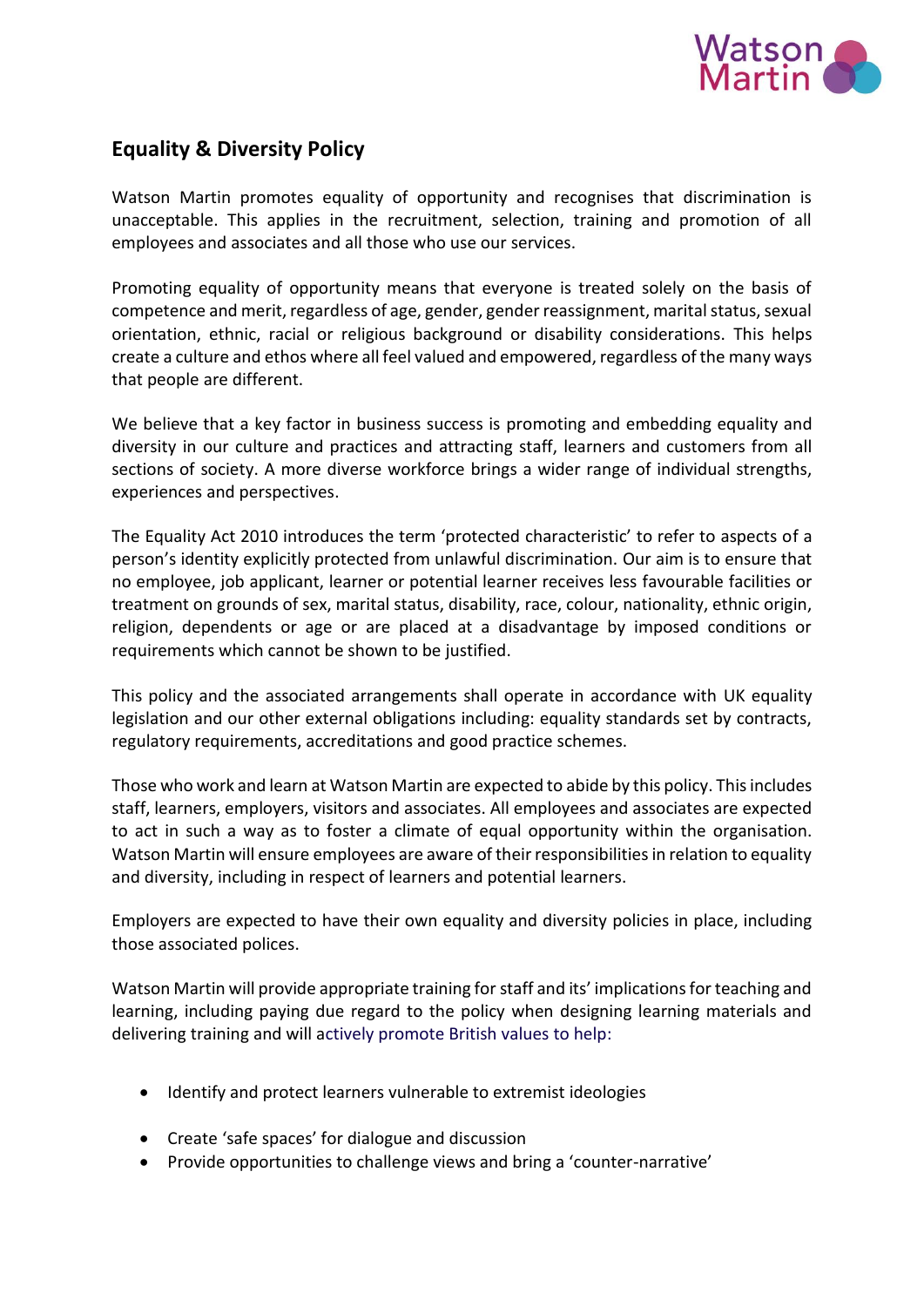

• prepare learners to live and work In Britain's complex multicultural society

## **Disability**

Watson Martin attaches particular importance to the needs of disabled people. Under the terms of this policy, we will:

Make reasonable adjustment to maintain the services of an employee or associate who becomes disabled, for example, training, provision of special equipment, reduced working hours.

Give full and proper consideration to disabled people who apply for jobs or places on our programmes, having regard to making reasonable adjustments for their particular aptitudes and abilities to allow them to be able to do the job or undertake the programme.

#### **Harassment**

Harassment is unwanted conduct which affects people's dignity. It encompasses unwelcome physical, verbal or non-verbal behaviour which denigrates, ridicules or is intimidating. It is for individuals to decide what behaviour is offensive or unwelcome. People have different perceptions about this and behaviour that one person may not find offensive could be so to someone else.

The policy applies equally to everyone working for Watson Martin: it applies internally and in our dealings with learners, external customers and/or members of the public.

#### **Dealing with Unfair Treatment or Harassment**

If you feel that you are being subjected to unfair treatment or harassment you may attempt to resolve the matter informally in the first instance. In some cases it may be possible and sufficient for you to explain clearly to the person engaged in the unwanted activities that the behaviour is unwelcome, that it offends or makes you uncomfortable.

If the situation cannot be resolved informally then you have the right to pursue your complaint formally via the Complaints Procedure.

#### **Access to Training and Fair Assessment**

We will make necessary adaptations to the process in order to accommodate any learner or potential learner with special needs. This is to ensure that all learners have equal access to training and fair assessment. In practical terms examples of this could entail:

- Using a diverse range of examples and images in all learning delivery
- · Meeting candidates at their preferred location
- Flexibility in meeting times to accommodate work/life balance issues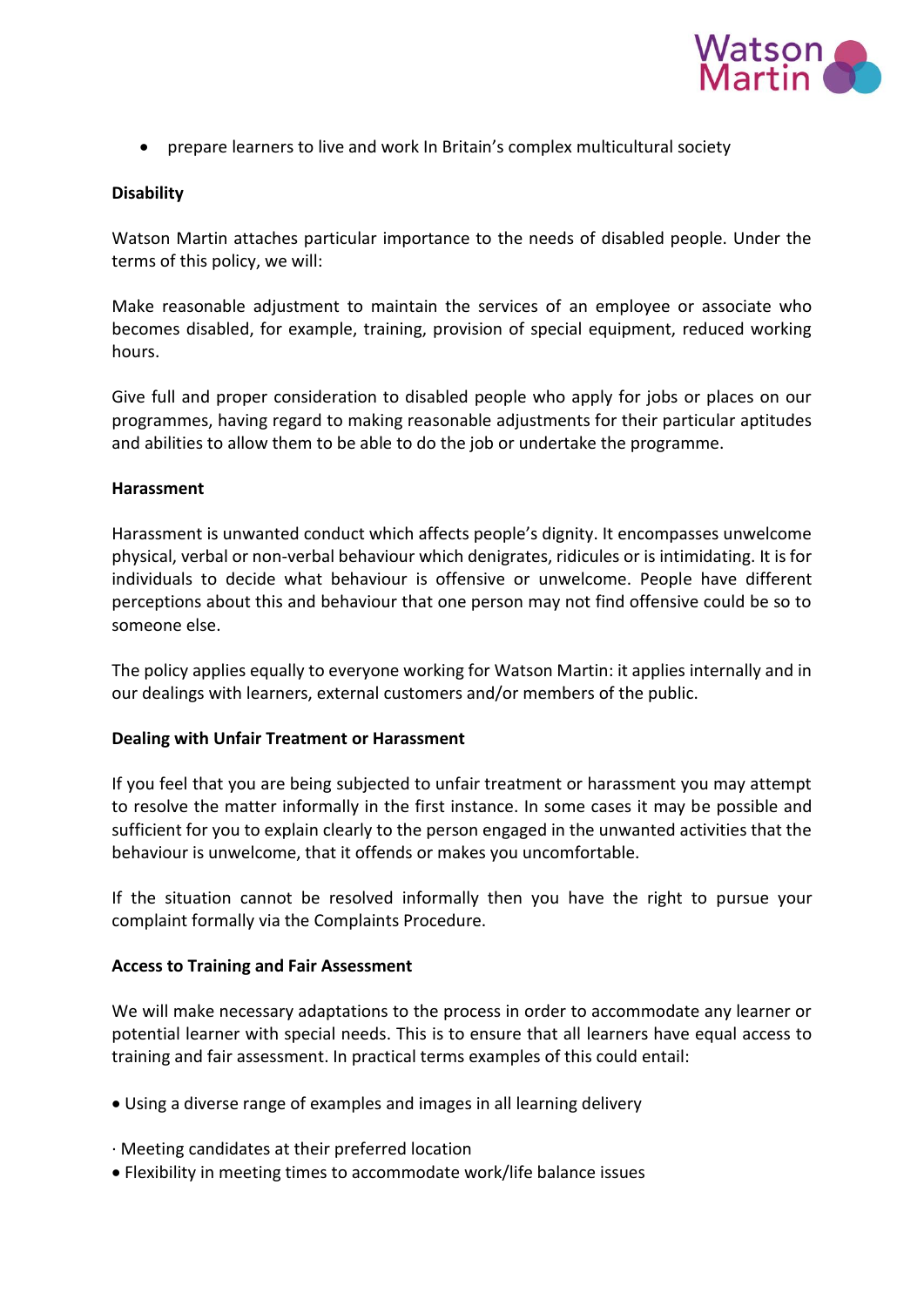

- Recommending the use of voice activated software for anyone with dyslexia
- Requesting the Standards in large print, Braille or audio version, if required.

Watson Martin has a robust Safeguarding Policy which supports all learners and ensures an environment which is free from all forms of discrimination. Watson Martin works in accordance with the Prevent agenda and is committed to ensuring all learners are aware that behaviours and activities associated with discrimination, harassment and extremism will be promptly addressed.

Equality and diversity will be introduced throughout key stages of the apprenticeship, which includes:

- Apprentice induction
- Line Manager induction
- 1:1 meetings with Advisor
- Progress reviews with the apprentice and their line managers
- Apprentice Satisfaction Survey

## **Recruitment of Ex-offenders**

Under section 122 of the Police Act 1997, The Code of Practice outlines that all registered bodies must treat DBS applicants who have a criminal record fairly. DBS applicants should not be discriminated against because of a conviction or other information revealed. The below policy statement has been taken from the DBS "Sample policy statement on the recruitment of ex-offenders" Version 2.1.

- As an organisation assessing applicants' suitability for positions which are included in the Rehabilitation of Offenders Act 1974 (Exceptions) Order using criminal record checks processed through the Disclosure and Barring Service (DBS), Watson Martin complies fully with the DBS code of practice - [GOV.UK \(www.gov.uk\)](https://www.gov.uk/government/publications/dbs-code-of-practice) and undertakes to treat all applicants for positions fairly. Watson Martin undertakes not to discriminate unfairly against any subject of a criminal record check on the basis of a conviction or other information revealed.
- Watson Martin can only ask an individual to provide details of convictions and cautions that Watson Martin are legally entitled to know about. Where a DBS certificate at either standard or enhanced level can legally be requested (where the position is one that is included in the Rehabilitation of Offenders Act 1974 (Exceptions) Order 1975 as amended) and where appropriate Police Act Regulations (as amended), Watson Martin can only ask an individual about convictions and cautions that are not protected.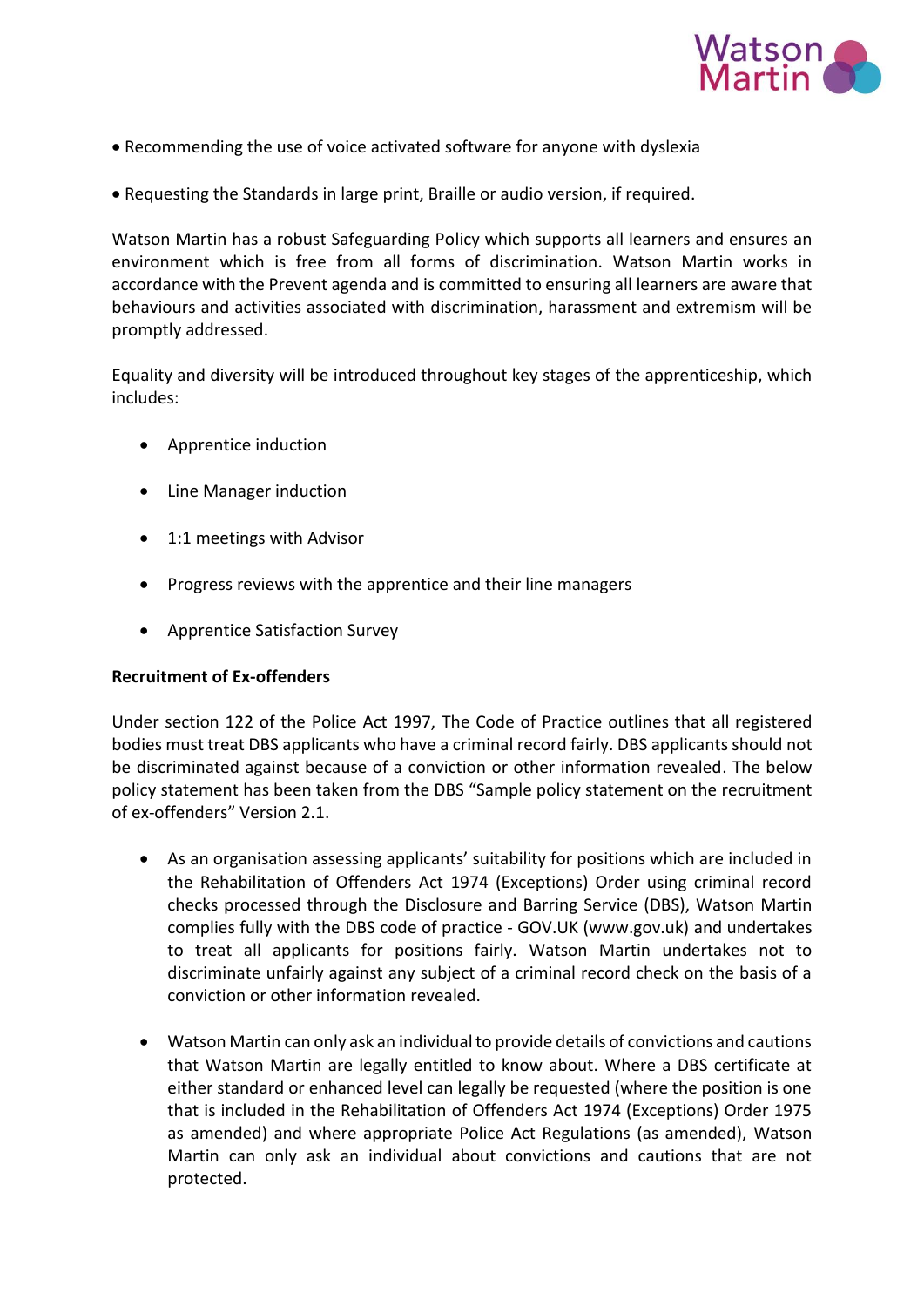

- Watson Martin is committed to the fair treatment of its staff, potential staff or users of its services, regardless of race, gender, religion, sexual orientation, responsibilities for dependants, age, physical/mental disability or offending background.
- Watson Martin actively promotes equality of opportunity for all with the right mix of talent, skills and potential and welcome applications from a wide range of candidates, including those with criminal records. Watson Martin selects all candidates for interview based on their skills, qualifications and experience.
- An application for a criminal record check is only submitted to DBS after a thorough risk assessment has indicated that one is both proportionate and relevant to the position concerned. For those positions where a criminal record check is identified as necessary, all application forms, job adverts and recruitment briefs will contain a statement that an application for a DBS certificate will be submitted in the event of the individual being offered the position.
- Watson Martin ensures that all those in Watson Martin who are involved in the recruitment process have been suitably trained to identify and assess the relevance and circumstances of offences. Watson Martin also ensures that they have received appropriate guidance and training in the relevant legislation relating to the employment of ex-offenders, e.g. the Rehabilitation of Offenders Act 1974.
- At interview, or in a separate discussion, Watson Martin ensures that an open and measured discussion takes place on the subject of any offences or other matter that might be relevant to the position. Failure to reveal information that is directly relevant to the position sought could lead to withdrawal of an offer of employment.
- Watson Martin makes every subject of a criminal record check submitted to DBS aware of the existence of the Code of Practice and makes a copy available on request.
- Watson Martin undertakes to discuss any matter revealed on a DBS certificate with the individual seeking the position before withdrawing a conditional offer of employment.

## **Equal Opportunities Monitoring**

As part of our commitment to implementing this policy, we undertake statistical monitoring of all applicants and learners. In particular we monitor achievement in order to highlight trends so that appropriate action can be taken to address any issues identified. It is stressed that this information is gathered solely as part of Watson Martin's commitment to equal access and is subject to the General Data Protection Regulations (GDPR) and Data Protection Act 2018.

## **Responsibilities of Directors**